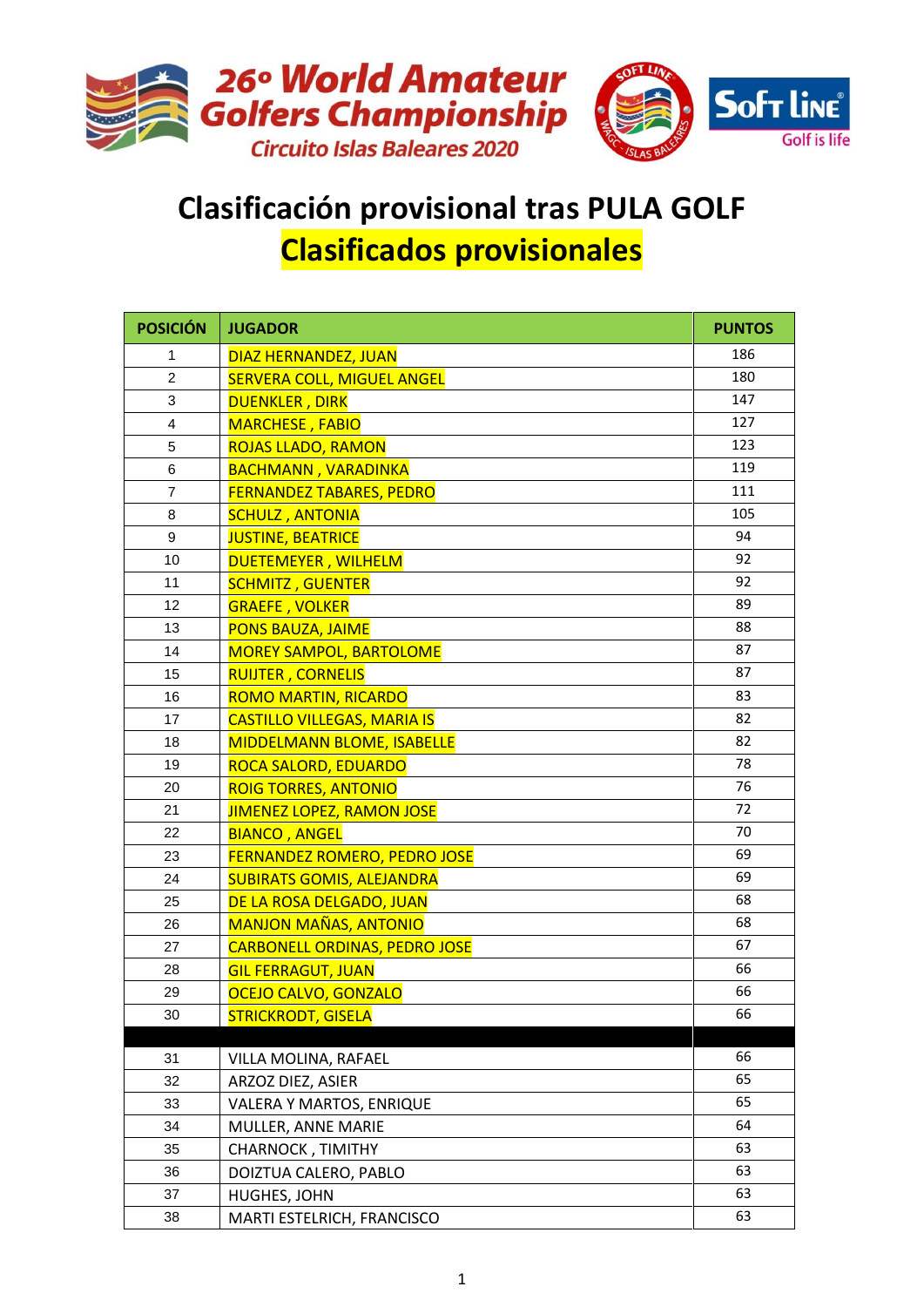



| 39 | ETTER, MARCO                    | 62 |
|----|---------------------------------|----|
| 40 | SCHULZ, GREGOR                  | 62 |
| 41 | TINTORE BELIL, ENRIQUE          | 62 |
| 42 | <b>BROWN, NEIL</b>              | 61 |
| 43 | LASSE, IJAS                     | 61 |
| 44 | SANDER BARTOLAMEI, ROGER        | 61 |
| 45 | DOIZTUA CALERO, IGNACIO         | 60 |
| 46 | FERRETJANS VENRELL, JUAN MANUEL | 60 |
| 47 | PUKE, VOLKER                    | 59 |
| 48 | PALMEIRO VAZQUEZ, GUILLERMO     | 58 |
| 49 | SOBERATS MAS, BARTOLOME         | 58 |
| 50 | ZUZAMA BISQUERRA, ANTONIO       | 58 |
| 51 | <b>GOHL, AXEL</b>               | 57 |
| 52 | <b>TECUL REAL, ALBERT</b>       | 56 |
| 53 | MENDEZ ZORI, JOSE MARIA         | 55 |
| 54 | GUILLEN MONTENEGRO, JOSÉ LU     | 53 |
| 55 | <b>GOURVISH, ANTONIO</b>        | 50 |
| 56 | MARIANO ARAQUE, SEBASTIAN       | 48 |
| 57 | <b>BALLESTER GARCIA, JAVIER</b> | 46 |
| 58 | DAVIS, JACK                     | 41 |
| 59 | CERDA BAUZA, CATALINA           | 38 |
| 60 | SANTOS ECHEVARRIA, RAFAEL       | 38 |
| 61 | WAGNER, MAX                     | 38 |
| 62 | MUNTANER GELABERT, JORDI        | 37 |
| 63 | NICOLAU TOMAS, JOAN             | 37 |
| 64 | BERTRAND FIGAR, GALO            | 36 |
| 65 | <b>CRUZ GUERRA, ENRIQUE</b>     | 36 |
| 66 | FISSER, MARCUS                  | 36 |
| 67 | HUBER, UWE                      | 36 |
| 68 | LOPEZ LOPEZ, FRANCISCO JOSE     | 36 |
| 69 | MOSELER, BERNHARD               | 36 |
| 70 | RAU, PETRA                      | 36 |
| 71 | SBERT MUNTANER, ANTONIO Mª      | 36 |
| 72 | STANJEK, BRUNO                  | 36 |
| 73 | ARNOLD, SYLVIA                  | 35 |
| 74 | BEA VIDAL, FIDEL                | 35 |
| 75 | GARCIA ALVAREZ, ALEXANDER       | 35 |
| 76 | KLEMME, FREDERIQUE              | 35 |
| 77 | KLEMME, ROLF                    | 35 |
| 78 | LOES, ERNEST                    | 35 |
| 79 | SAMPER GARCERAN, JOSE MANUE     | 35 |
| 80 | WINKLER, JAN                    | 35 |
| 81 | ALEMANY GARCIA, LUIS            | 34 |
| 82 | ALEMANY ROS, JAIME              | 34 |
| 83 | BERMUDEZ, ÁNGEL LUÍS            | 34 |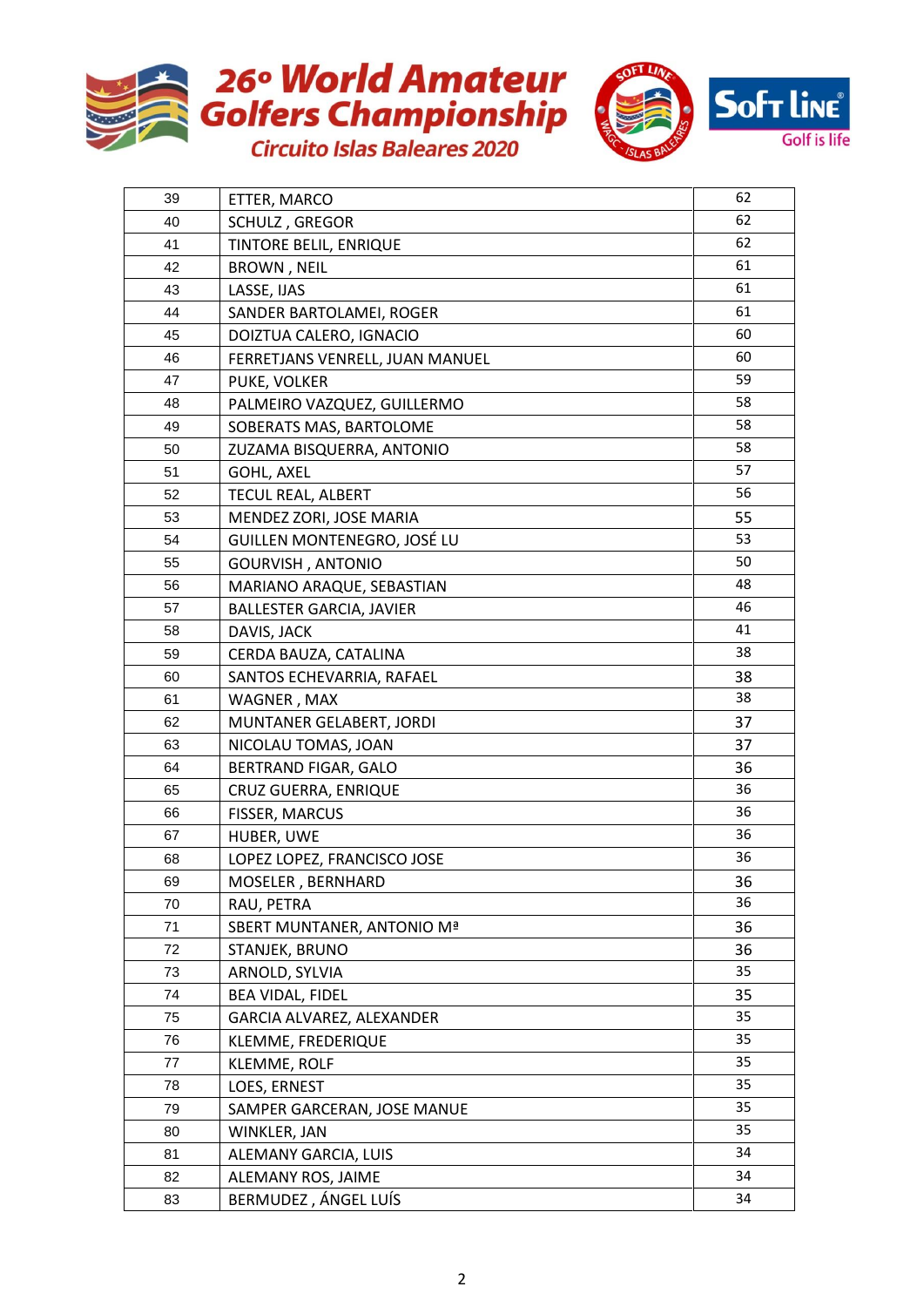



| 84  | FRITTS, EDWARD CHARLES            | 34 |
|-----|-----------------------------------|----|
| 85  | GREENWOODS, ANDREW                | 34 |
| 86  | HANEL, BENNEDICT                  | 34 |
| 87  | <b>HRANKOVIC, NICO</b>            | 34 |
| 88  | KÖNIG, ALFRED                     | 34 |
| 89  | MELANTUCHE LOS ARCOS, NURIA       | 34 |
| 90  | MICHAEL, KLASVOGT                 | 34 |
| 91  | PEÑAS, ANTONIO                    | 34 |
| 92  | POLNIN, BASTIAN                   | 34 |
| 93  | SERRANO ORTIZ, JOSE LUIS          | 34 |
| 94  | VAQUER JAUME, JUAN                | 34 |
| 95  | <b>VENTIN FONTDEVILA, JORGE</b>   | 34 |
| 96  | ALBRECHT, HENRY                   | 33 |
| 97  | ALLAOUI, KADDA                    | 33 |
| 98  | BOLUDA SEVILLANO, DIEGO ALEJANDRO | 33 |
| 99  | CANALS ALVAREZ, ISABEL            | 33 |
| 100 | ETTER, MAX                        | 33 |
| 101 | HAMMARGREN, KERSTIN               | 33 |
| 102 | KLASVOGT, MICHAEL                 | 33 |
| 103 | KREICHELT, KAI-UWE                | 33 |
| 104 | LLACER ROIG, JOSE MANUEL          | 33 |
| 105 | MARCH FRANZI, ALEJANDRO           | 33 |
| 106 | MODROK , DANIELA                  | 33 |
| 107 | MORAN CORTES, JOSE RAMON          | 33 |
| 108 | MULLIGAN, PAUL                    | 33 |
| 109 | NIETO FERNANDEZ, JOSE ANDRES      | 33 |
| 110 | <b>SCHEELE, PETRA</b>             | 33 |
| 111 | SMITH, ANDREW                     | 33 |
| 112 | WAGNER, REGINA                    | 33 |
| 113 | AGOTE DIEZ, ELENA                 | 32 |
| 114 | AMENGUAL OLIVER, JAIME            | 32 |
| 115 | BARRUTIA OLASOLO, IÑIGO           | 32 |
| 116 | <b>BOSCH, BERNAT</b>              | 32 |
| 117 | CIANCAS PRIETO-PUGA, JOSE MARIA   | 32 |
| 118 | CORWOOD, MCHAEL ANTHONY           | 32 |
| 119 | FLORIT VICENS, BARTOLOMÉ          | 32 |
| 120 | FRITZ, ULRICH                     | 32 |
| 121 | <b>GALVEZ ESTEVEZ, JOSE</b>       | 32 |
| 122 | JUNIOR, JASMIN                    | 32 |
| 123 | MADRIGAL RODRIGUEZ, GUILLER       | 32 |
| 124 | MARÍN TORRALBA, JUAN MIGUEL       | 32 |
| 125 | MENDEZ SERRA, DAVID               | 32 |
| 126 | MENDEZ SILVESTRE, ARTUR           | 32 |
| 127 | MEYER, MICHAEL                    | 32 |
| 128 | MÚGICA AGOTE, MARTA               | 32 |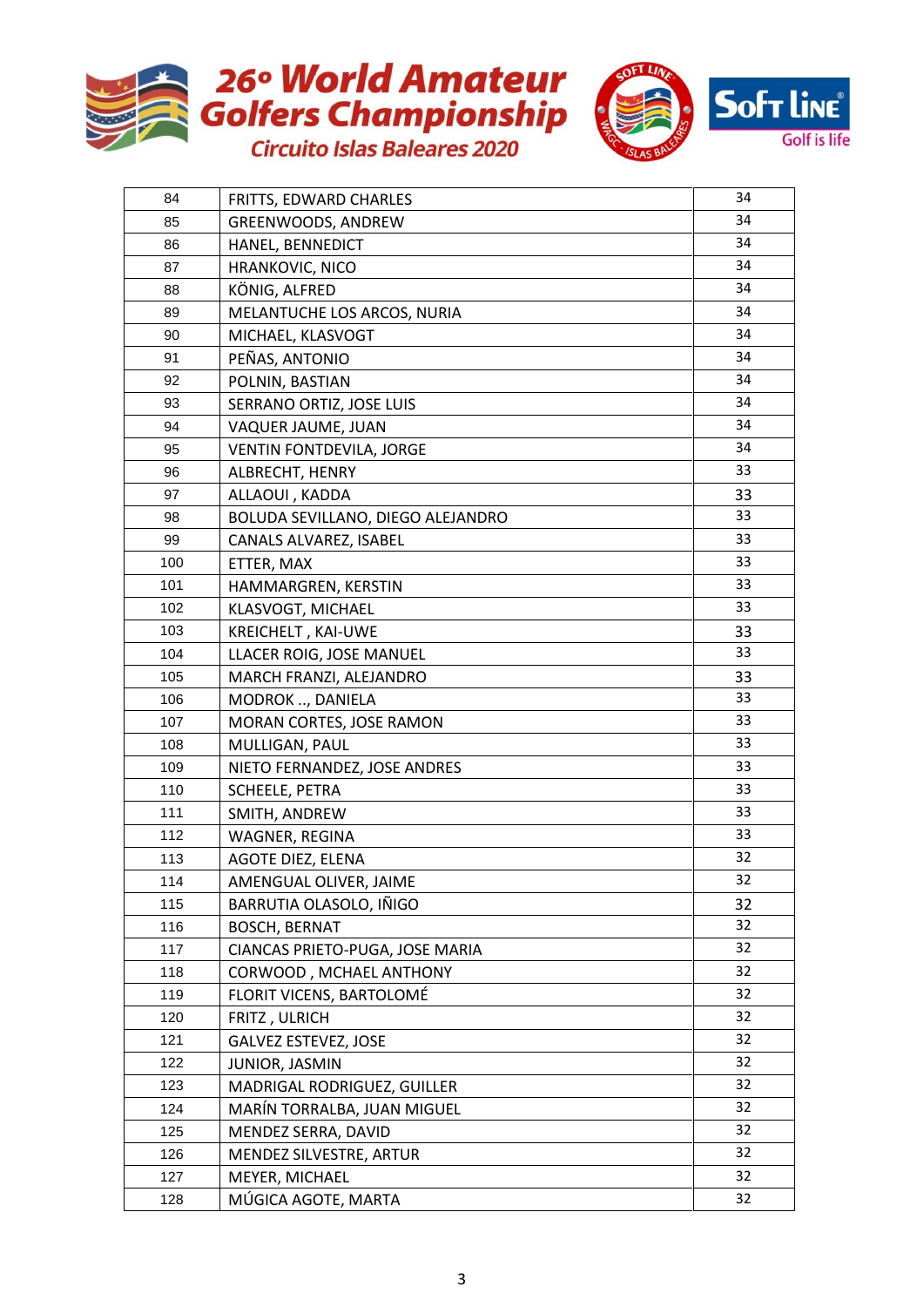



| 129 | MÜHLEMANN, ADRIAN              | 32 |
|-----|--------------------------------|----|
| 130 | NOWAKOWSKI, PEER               | 32 |
| 131 | OLIVA RIERA, JOAN BERNAT       | 32 |
| 132 | OMEGNA, ISAL                   | 32 |
| 133 | PAREJA LEON, RAUL              | 32 |
| 134 | PAULMANN, PATRICK              | 32 |
| 135 | SCHAUFELBERGER, ANDREAS        | 32 |
| 136 | SERRA ROSERO, CRISTIAN         | 32 |
| 137 | <b>VOGEL, CHRISTIAN</b>        | 32 |
| 138 | ABRAHAM BUADES, MIGUEL         | 31 |
| 139 | <b>BISBAL BUSQUETS, ONOFRE</b> | 31 |
| 140 | COMPANY, PAU                   | 31 |
| 141 | DUTTON, ADRIAN JOHN            | 31 |
| 142 | GARCIA ALONSO, JUAN CARLOS     | 31 |
| 143 | HALL, ARTURAS                  | 31 |
| 144 | <b>HOELLGER, ROLF</b>          | 31 |
| 145 | INSULL, IAN                    | 31 |
| 146 | KOSTADINOV ZLATKOV, ILIA       | 31 |
| 147 | MARTORELL TERRASA, FRANCISCO   | 31 |
| 148 | MILLWARD, MARK                 | 31 |
| 149 | MOTZ, ULF                      | 31 |
| 150 | MUÑIZ URNIETA, JOSÉ ANTONIO    | 31 |
| 151 | ORDOÑEZ JIMENEZ, ANTONIO       | 31 |
| 152 | SACRAMENTO BAGLIETTO, IGNAC    | 31 |
| 153 | SALVA LÓPEZ, JUAN LUÍS         | 31 |
| 154 | SCHOBER, MATTHIAS              | 31 |
| 155 | SCHWARZER, RALF                | 31 |
| 156 | SERNA SIERRA, JUAN             | 31 |
| 157 | SERVERA DOMENGE, JAUME         | 31 |
| 158 | TOMAS GALMES, JUAN             | 31 |
| 159 | ALOY RODRIGUES, MARIA DOLORES  | 30 |
| 160 | CALAFAT FAR, AMADOR            | 30 |
| 161 | FLORIT GELABERT, PERE JOAN     | 30 |
| 162 | HOSIER, ROBERT                 | 30 |
| 163 | JULIA VICENS, BERNARDO         | 30 |
| 164 | MATEOS CALVO, JESÚS            | 30 |
| 165 | MUGÜERZA HUGUET, LUIS          | 30 |
| 166 | MULET FLORIT, FRANCISCO        | 30 |
| 167 | NIJS, BART                     | 30 |
| 168 | PORTELL JORDA, JORGE           | 30 |
| 169 | PUCHAS, ILONA                  | 30 |
| 170 | RAHIMI, MOHAMMED               | 30 |
| 171 | RIGO PANIZA, DAMIÁN            | 30 |
| 172 | ROJANO FERNANDEZ, PEDRO        | 30 |
| 173 | SANS LUJAN, PABLO AGUSTIN      | 30 |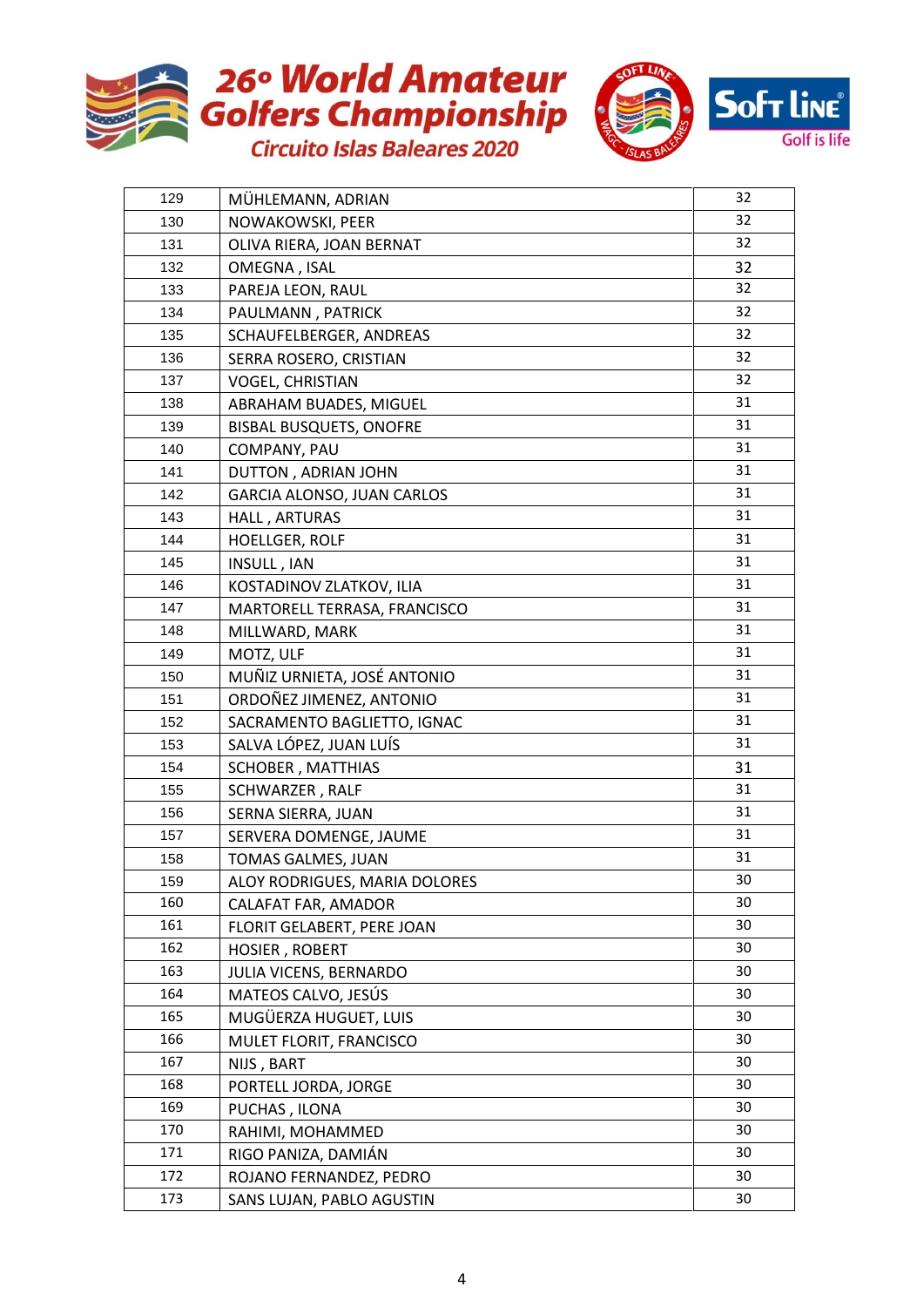



| 174 | SASTRE BARCELO, GABRIEL ANGEL     | 30 |
|-----|-----------------------------------|----|
| 175 | SECO CABALLERO, JESUS MARIA       | 30 |
| 176 | SERALLEGRI, LUCA                  | 30 |
| 177 | SORIA LIZANA, RICARDO             | 30 |
| 178 | STIEFEL, MARION                   | 30 |
| 179 | <b>VOLKER, MATTIAS</b>            | 30 |
| 180 | ALBORCH BAUMANN, JORGE            | 29 |
| 181 | BOTIA ALONSO, LIDIA               | 29 |
| 182 | CALDENTEY SBERT, AINA             | 29 |
| 183 | DESVAUX, LOIC                     | 29 |
| 184 | GOMARIZ BERBEL, JUAN JOSÉ         | 29 |
| 185 | <b>GOMILA GUTHRIE, CARLOS</b>     | 29 |
| 186 | HEIDEL, BEATE                     | 29 |
| 187 | JAREÑO RIOS, JOSE                 | 29 |
| 188 | LORENZEN, IRENE                   | 29 |
| 189 | LORENZEN, PER                     | 29 |
| 190 | MALAGRIDA MIQUEL, JUAN            | 29 |
| 191 | MARTINEZ LOSA, JUANA              | 29 |
| 192 | MAS SEGUI, BIEL                   | 29 |
| 193 | MIDDELMANN BLOME, ALVARO          | 29 |
| 194 | PAWEL, JENS                       | 29 |
| 195 | PEREZ TORRES CALVAR, ALVARO MARIA | 29 |
| 196 | SABAN GARCIA, LEONARDO            | 29 |
| 197 | SCHAAF, BERNHARD                  | 29 |
| 198 | SCHAAF, CHRISTIANE                | 29 |
| 199 | SCHNEIDER, HANS                   | 29 |
| 200 | <b>SUASI LLITERAS, JOAN</b>       | 29 |
| 201 | SWINKELS, PETER                   | 29 |
| 202 | THEWLIS, TIM JON                  | 29 |
| 203 | VELAZQUEZ INSUA, ALEJANDRO        | 29 |
| 204 | WALKER, JÜRG                      | 29 |
| 205 | WALKER, ROSEMARIE                 | 29 |
| 206 | CARBAJAL GARATE, FCO. JAVIE       | 28 |
| 207 | DAVIS, MATTHEW                    | 28 |
| 208 | <b>GARCIA LUCAS, JOSE IGNACIO</b> | 28 |
| 209 | HARDING, RICHARD                  | 28 |
| 210 | LACHIONDO HUARTE-MENDICOA, JON    | 28 |
| 211 | MARCELO POLO, ISABEL              | 28 |
| 212 | MAY, THOMAS                       | 28 |
| 213 | PERALTA MILLAN, JOSE              | 28 |
| 214 | PEREZ IÑURRITEGUI, IMANOL         | 28 |
| 215 | SIMONET CAPELLA, MIQUEL           | 28 |
| 216 | STANBROOK, PETER                  | 28 |
| 217 | <b>VALLES PAYERAS, MIQUEL</b>     | 28 |
| 218 | WULFF, MICHAEL                    | 28 |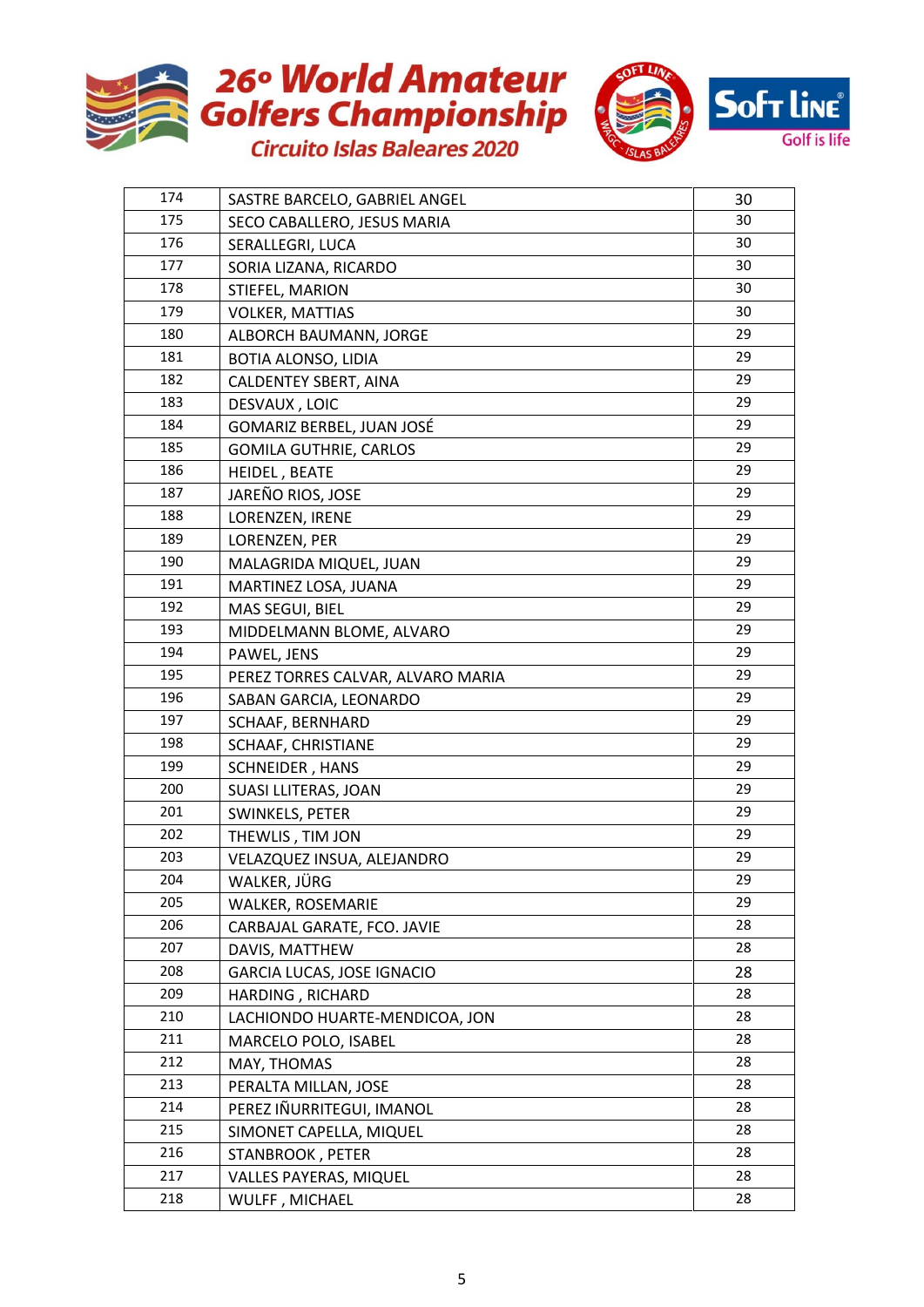



| 219 | <b>BERGKAMP, PAUL</b>          | 27 |
|-----|--------------------------------|----|
| 220 | CASADO RUBIO, JOAQUIN          | 27 |
| 221 | DOMINGUEZ SALA, FRANCISCO      | 27 |
| 222 | FORTUNY SALAS, SALVADOR        | 27 |
| 223 | KAISER, SABINE                 | 27 |
| 224 | LEUSCHNER FRITZ, ANGELA        | 27 |
| 225 | LUZ PROSPER, FERNANDO          | 27 |
| 226 | OLIVER POU, JAIME              | 27 |
| 227 | PILE, NICK                     | 27 |
| 228 | TURPIN, CHARLES                | 27 |
| 229 | VALLESPIR SANCHEZ, MONTSERRATE | 27 |
| 230 | <b>BALK, KERSTIN</b>           | 26 |
| 231 | CASANOVAS ARIAS, ESTEBAN AN    | 26 |
| 232 | DE LA FUENTE BOTEY, ALBERTO    | 26 |
| 233 | <b>FULCHIRON, ROMAIN</b>       | 26 |
| 234 | <b>GEORGY, ADRIAN</b>          | 26 |
| 235 | GEORGY-LANZ, GINETTE           | 26 |
| 236 | HÜBNER, JÖRG                   | 26 |
| 237 | LEE, ANTHONY                   | 26 |
| 238 | PEÑAS NAVARRO, DIEGO           | 26 |
| 239 | PEREZ BERMEJO, MARIA JESUS     | 26 |
| 240 | PETERSEN, RAINER               | 26 |
| 241 | PIERRE, CONTE                  | 26 |
| 242 | PONS IRADIEL, BARTOLOME        | 26 |
| 243 | REAL RAMON, GUILLERMO JOSE     | 26 |
| 244 | RODRIGUEZ DE CASTRO CONILL,    | 26 |
| 245 | SANCHO FIGUERAS, SALVADOR      | 26 |
| 246 | <b>BUSCH, HERBERT</b>          | 25 |
| 247 | <b>CONTE, PIERRE</b>           | 25 |
| 248 | LEMKE-BUSCH, HANNE             | 25 |
| 249 | MUÑOZ PEREZ, VICENTE           | 25 |
| 250 | REGINA, WAGNER, DR             | 25 |
| 251 | REYES LOPEZ, ALEJANDRA         | 25 |
| 252 | SANTOLARIA CARRION, MAGDALE    | 25 |
| 253 | <b>SCHWARZER, BEATE</b>        | 25 |
| 254 | <b>BONIE HALL</b>              | 23 |
| 255 | GÖDECKE, JÜRGEN                | 23 |
| 256 | GÖDECKE, MARIANNE              | 23 |
| 257 | MICHAEL HALL                   | 23 |
| 258 | SCHWARZ, SABINE                | 23 |
| 259 | STREMPEL, PETRA                | 23 |
| 260 | STREMPEL, SIEGFRIED            | 23 |
| 261 | ARBULU ELGUEZABAL, CARMEN      | 22 |
| 262 | RIERA MUÑOZ, MIGUEL            | 22 |
| 263 | SCHAAF, ALEXANDER              | 21 |